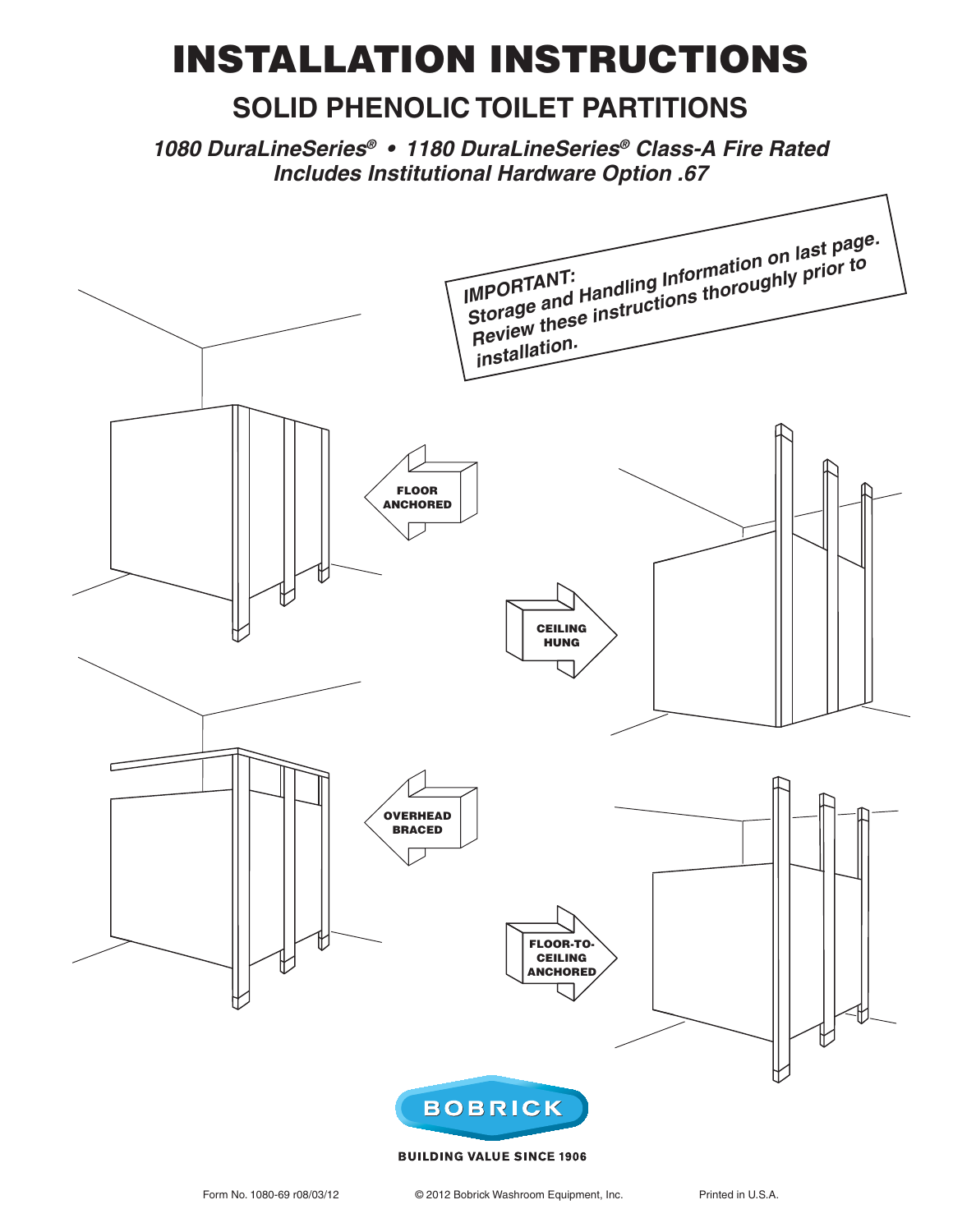# **PREPARATION**

#### **PRE-INSTALLATION.**

- A. Structural support in walls and floors is not furnished by Bobrick. Confirm that adequate backing is present in wall, ceilings, and floors prior to installation.
- B. This installation booklet must be used with the Bobrick layout sheets.
- C. You may verify hardware receipt by cross-referencing the last page of the layout sheets against the box contents.

## **INSTALLATION STEPS.**

| 1. Lay Out All Anchor Locations Page 3        |  |
|-----------------------------------------------|--|
|                                               |  |
| 3. Install Wall Brackets & Wall Posts  Page 7 |  |
|                                               |  |
| 5. Install Stile-To-Panel Brackets Page 9     |  |
|                                               |  |
| 7. Install Headrail (if applicable)  Page 12  |  |
|                                               |  |
|                                               |  |
|                                               |  |
|                                               |  |



- A. Organize components with appropriate hardware.
- B. When calculating distances to centerlines, stiles, and doors are 3/4" (19mm) thick; panels are 1/2" (13mm) thick.
- C. Look for panel-to-stile offsets indicated on the layout sheets.
- D. Pilot hole sizes vary by application. Read all directions carefully and use a drill stop to ensure you do not drill through material in error.
- E. Doors are not pre-drilled for clothes hooks.
- F. On inswing doors the latch track projects past the edge of door to act as a doorstop.
- G. Keepers are not drilled to allow easier stile leveling.
- H. Remove debris from all drilled holes.

## **RECOMMENDED TOOLS.**

CAUTION: Be sure to use proper safety gear.

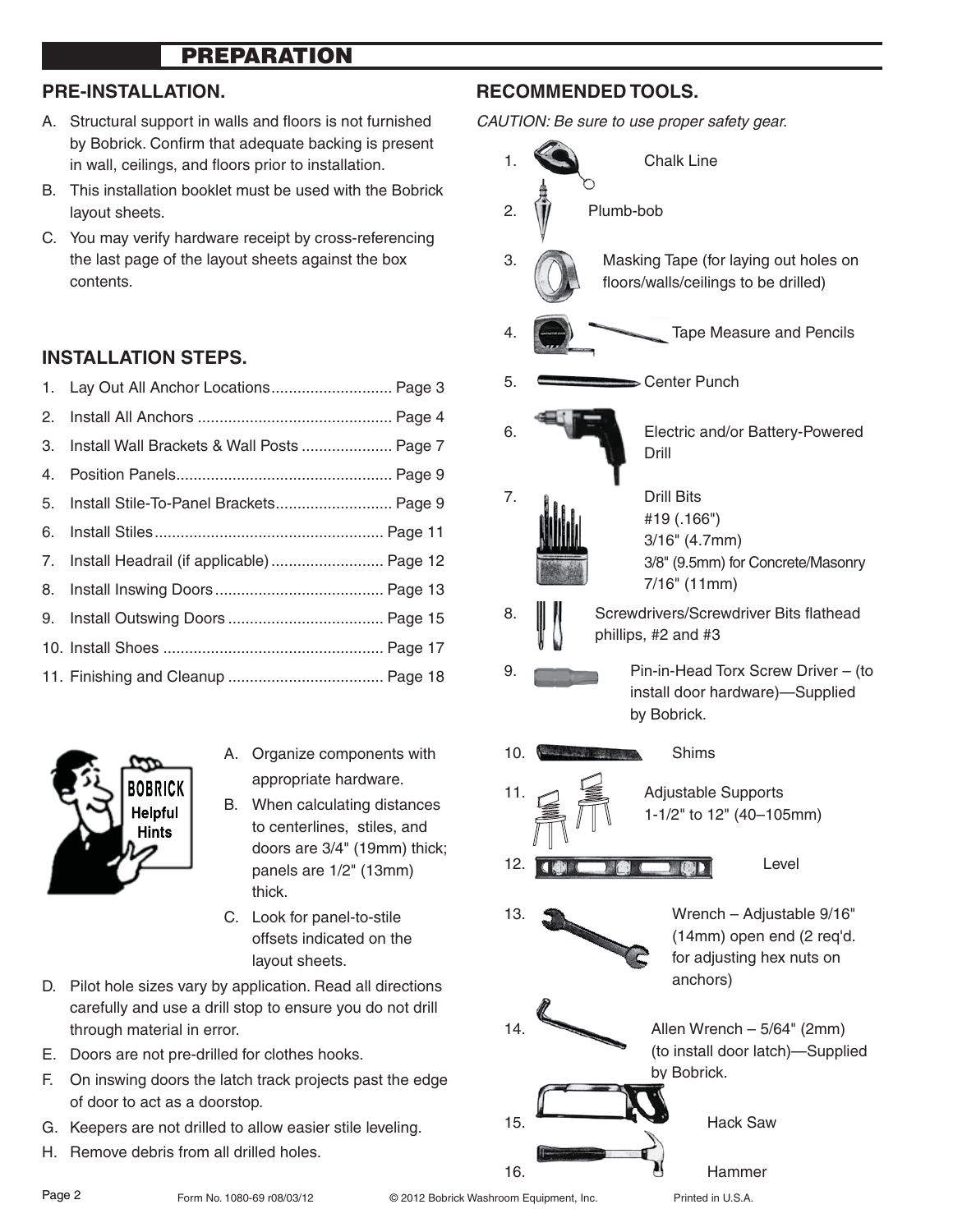#### **LAY OUT ALL ANCHOR LOCATIONS STEP 1**

# **LAYOUT EXAMPLES.**

**Fig. 1a: Floor-Anchored or Ceiling-Hung Front-Entry Corner Layout.**



**Fig. 1b: Overhead-Braced Alcove Closed Layout.**



*LEGEND: Obtain Dimension from Bobrick Layout Sheet.*

**Fig. 1c: Floor-Anchored or Ceiling-Hung Alcove Closed Layout.**



NOTE: The center stile is perpendicular to panel.

**Fig. 1d: Floor-Anchored or Ceiling-Hung Alcove Open Layout.**



NOTE: The center stile is perpendicular to panel.

- A. Refer to Bobrick layout sheets for component locations on your specific application.
- B. From back wall, measure and mark the location of the stile centerline. Stile centerline =  $3/8$ " (10mm) + panel length + gaps specified on layout sheets.
- C. From side wall at centerline of stile, measure dimensions for floor or ceiling anchors according to layout sheet. Refer to drilling table below for center-to-center distances between anchors. Centerline of floor anchor from edge of stile is 5/8" (16mm); dimension on 3" (8cm) stile is 1-1/2" (38mm).

| DRILLING TABLE FOR DRILLING FLOOR OR CEILING ANCHORS |                        |                         |                                         |  |  |  |
|------------------------------------------------------|------------------------|-------------------------|-----------------------------------------|--|--|--|
| <b>Stile Size</b><br>(width)                         | No. of<br><b>Holes</b> | x<br>Dim.               | Υ<br>Dim.                               |  |  |  |
| 3" (8cm)                                             | 1                      | $1\frac{1}{2}$ " (38mm) |                                         |  |  |  |
| 4" (10cm)                                            | 2                      | $5/8$ " (16mm)          | 2% <sup>"</sup> (7cm)                   |  |  |  |
| 5" (13cm)                                            | 2                      | $5/8$ " (16mm)          | 3 <sup>3</sup> / <sub>4</sub> " (10cm)  |  |  |  |
| 6" (15cm)                                            | 2                      | $5/8$ " (16mm)          | 4 <sup>3</sup> / <sub>4</sub> " (12cm)  |  |  |  |
| 8" (20cm)                                            | 2                      | $5/8$ " (16mm)          | 6 <sup>3</sup> / <sub>4</sub> " (17cm)  |  |  |  |
| 10" (25cm)                                           | 2                      | $5/8$ " (16mm)          | 8 <sup>3/4"</sup> (22cm)                |  |  |  |
| 12" (30cm)                                           | 2                      | $5/8$ " (16mm)          | 10 <sup>3/4"</sup> (27cm)               |  |  |  |
| 16" (41cm)                                           | 2                      | $5/8$ " (16mm)          | 14 <sup>3</sup> / <sub>4</sub> " (38cm) |  |  |  |
| 20" (51cm)                                           | 2                      | $5/8$ " (16mm)          | 18 <sup>3</sup> / <sub>4</sub> " (48cm) |  |  |  |
| 24" (61cm)                                           | 2                      | $5/8$ " (16mm)          | 22 <sup>3</sup> / <sub>4</sub> " (58cm) |  |  |  |

## **Fig. 1e: Detail of Typical Stile**



*NOTE: 16", 20", 24" (41, 51, 61cm) stiles have 2 leveling bars. Use the 2 outside slots for the 2 anchors.*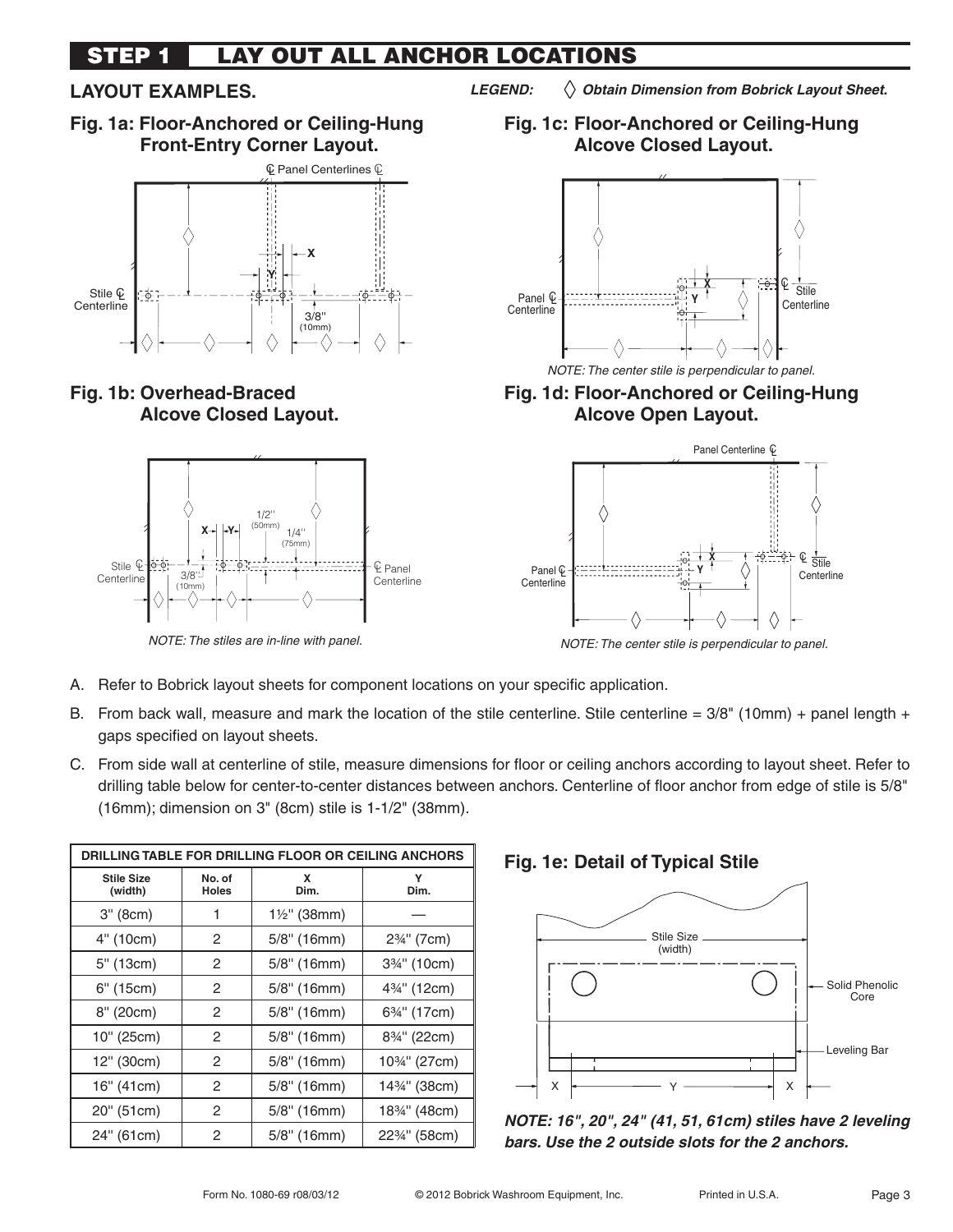# **STEP 2 INSTALL FLOOR ANCHORS**

#### **Fig. 2a: Finished Detail Fig. 2b: Floor Anchor of Floor Anchor. Attached to Stile.**  *(3-Dimensional View)* Hex Nut **Install when stile is placed** Lock Washer **on anchor bolts.** Flat Washer Leveling Bar Flat Washer 2-1/8'' to 2-1/4'' 1'' Ref. ſΜ Hex Nut (54 to 60mm) (25mm) —Hex Nut<br>Flat Shoe Retainer TT Required Flat Washer 1-5/8'' to 1-3/4''  $\perp$ (41 to 44mm) Wedge Anchor *#1002701 Floor Anchor* **Side View** ↓  $\left|\binom{n}{1}\right|$  *FIOOT ANCNOT* **TOP Side View**

# **PARTS NEEDED:**

 #1002701 Floor Anchor Packet (includes: 3 Hex Nuts, 3 Flat Washers, Wedge Anchor, Lock Washer, Flat Shoe Retainer)

# **TOOLS NEEDED:**

 Hammer Drill 3/8" (9.5mm) Concrete/Masonry Bit Wrench (Adjustable or 9/16" open end)

# **HINTS/NOTES:**

 3/8" x 2" hole needed to install #1002701 Floor Anchor. Use concrete/masonry drill bit. Floor Anchors for wood floors are available upon request.

- A. Drill a 3/8'' (9.5mm) hole to 2'' (50mm) minimum depth.
- B. Remove all loose material/debris from hole.
- C. Add Flat Washer, Flat Shoe Retainer, Hex Nut to Wedge Anchor so that Flat Washer is 1-7/8'' (48mm) from the bottom of the anchor to ensure proper installation depth. Thread 2<sup>nd</sup> Hex Nut loosely to top of Anchor to prevent stripping or damaging threads during installation.







- D. Insert Anchor into hole with threaded end up. Use hammer to drive the Anchor into hole until Flat Washer is flush with concrete surface (depth set in STEP C).
- E. Use Wrench to tighten Hex Nut until anchor is firmly set (2-4 full turns past finger tight position). Anchor bolt will move up approx. 1/16'' (1.6mm) for every full turn of Hex Nut.
- F. Spin down top Hex Nut. Add Flat Washer.

*NOTE: Do NOT add 3rd Hex Nut, Lock Washer, and 3rd Flat Washer until stiles are attached to Floor Anchor.*







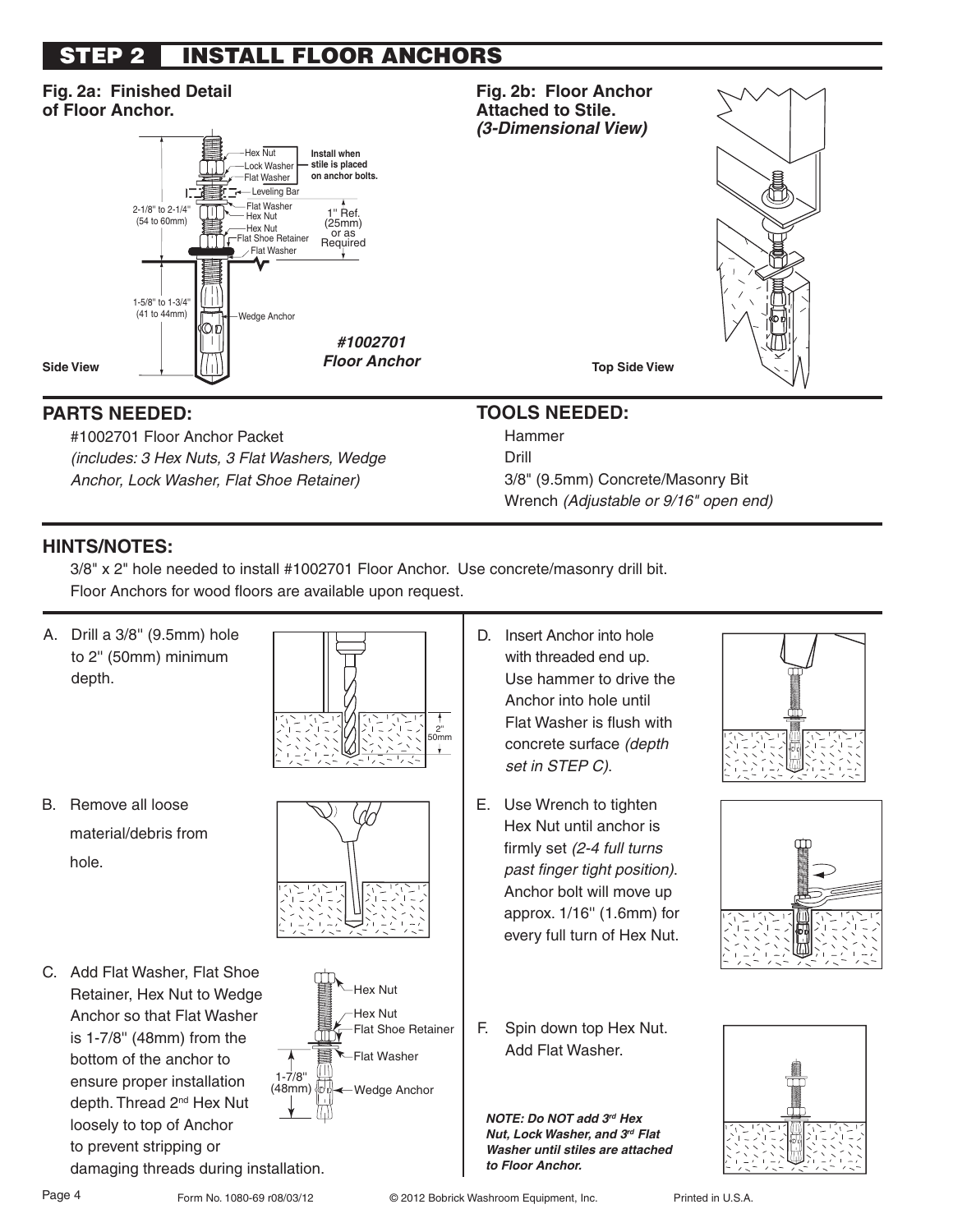#### **INSTALL CEILING ANCHORS STEP 2**

## **CEILING ANCHORS.**

NOTE: Ceiling anchors are to be installed before finished ceiling is applied. All structural framing is to be furnished by others. For Bobrick recommendations, refer to Bobrick Form No. TB-32.

- A. Drill 7/16" (11mm) diameter hole through structural beam. Insert threaded rod through hole in beam. Rod is furnished standard 6" (150mm) length. Longer rods should be purchased locally if required.
- B. Drop a bevel washer and lock washer over rod. Screw on one hex nut.
- C. Install second hex nut against bottom of beam and tighten.
- D. Install spacer, shoe retainer, and a third hex nut. Make sure shoe retainer is in proper position to accept shoe (see Fig. 2c or 10a for proper shoe retainer position).
- E. Install remaining flat washers (2), lock washer (1), and hex nuts (2), as shown in Fig. 2c.
- F. Repeat process for each ceiling anchor.

## **Fig. 2c: Detail of Ceiling Anchor.**

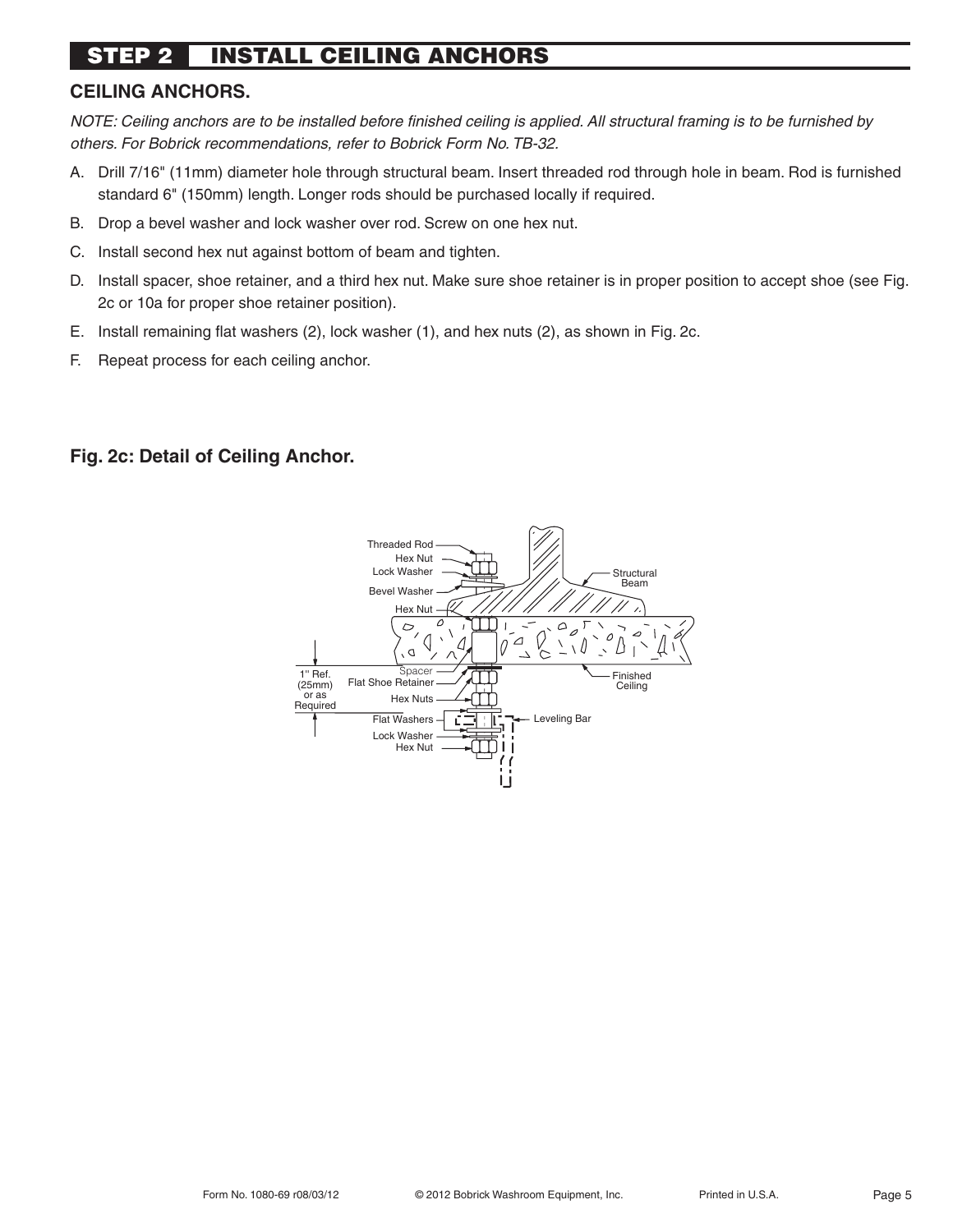

## **EXAMPLE BRACKET APPLICATIONS.**

- 
- One asterik shows Y- or F-brackets *\* \* \**  \* Two asterik shows L- or U-brackets

#### **Front-Entry Corner Layout.**



## **Overhead-Braced Alcove Closed Layout.**



# **Floor-Anchored or Ceiling-Hung Alcove Closed Layout.**



# **Overhead-Braced Alcove Open Layout**

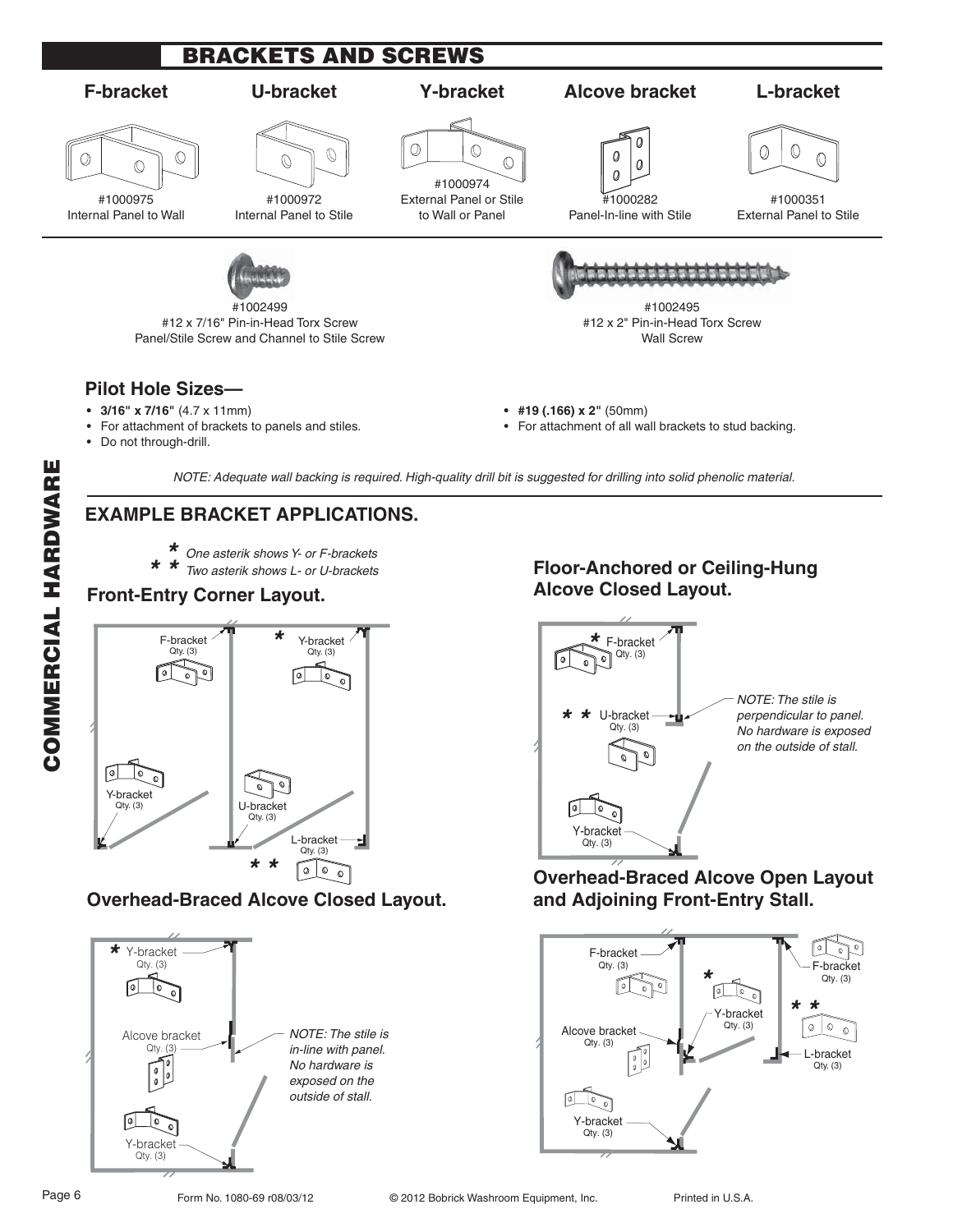

 $(3)$  1 — #1001375 Strip Bracket 8 — #1002499 Stile/Panel Screw

12 — #1002499 Panel Screw

 $(4)$  2 — #1001371 Angle Bracket 16 — #1002499 Stile/Panel Screw



## **Alcove Closed Layout and Adjoining Front-Entry Stall.**

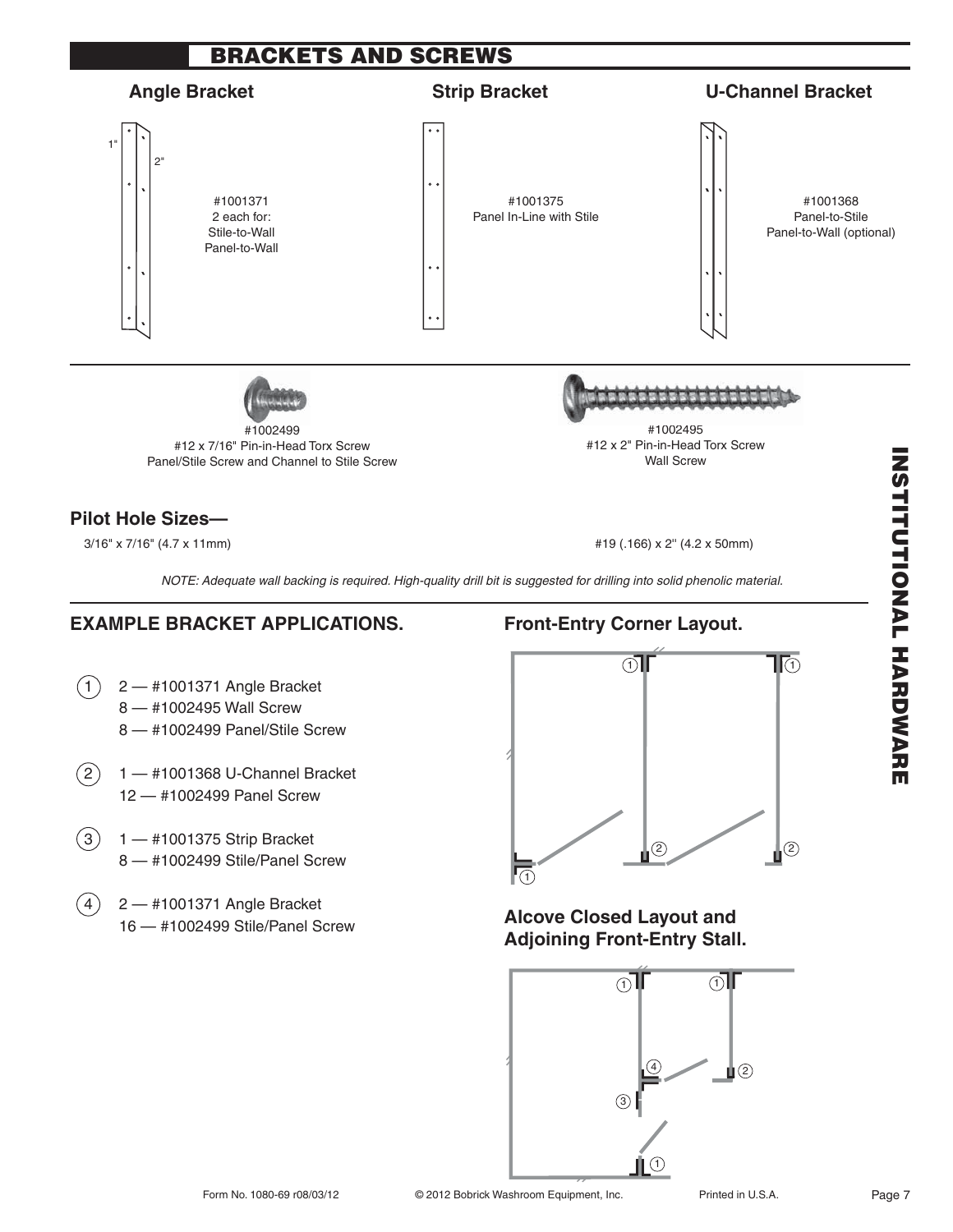# **STEP 3 INSTALL WALL BRACKETS AND WALL POSTS**

- A. Measure and mark the locations of centerlines for all the stiles and panels on walls.
- B. Using the wall brackets as templates, measure and mark the location of all mounting holes plumb, according to dimensions shown in illustrations (Fig. 3a, 3b, 3c).
- C. Use #19 drill bit for 2" (50mm) deep pilot holes into adequate wall backing.
- D. Secure wall brackets with #1002495 screws.
- These mounting points require wall backing.  $\oplus$
- Obtain dimension from Bobrick Layout Sheet  $\langle \rangle$
- Use Y-bracket or F-bracket (Y-bracket shown) *\**

CAUTION: Panel centerline is not always on the stile centerline. Refer to Bobrick Layout Sheets for panel offsets.

# **Fig. 3b: Overhead-Braced or Floor-to-Ceiling Anchored Alcove Closed Layout.**



**Fig. 3a: Front-Entry Corner Layout with Wall Post**



## **WALL POST #1002245**

- A. Determine the location and orientation of the 1" x 1-1/2" (25 x 40mm) stainless steel wall post being installed. Outside edge of wall post to be in-line with outside edge of keeping stile. The wall must have adequate backing at mounting location to support door hung in place.
- B. Install wall post at given height and fasten, plumb in both directions to wall with (5) wall screws provided. Install (2) post end caps and (5) mounting hole plugs.
- C. Attach door with through bolts provided as you install door(s) on pages 13-16.

# **Fig. 3c: Floor-Anchored or Ceiling-Hung Alcove Open Layout.**

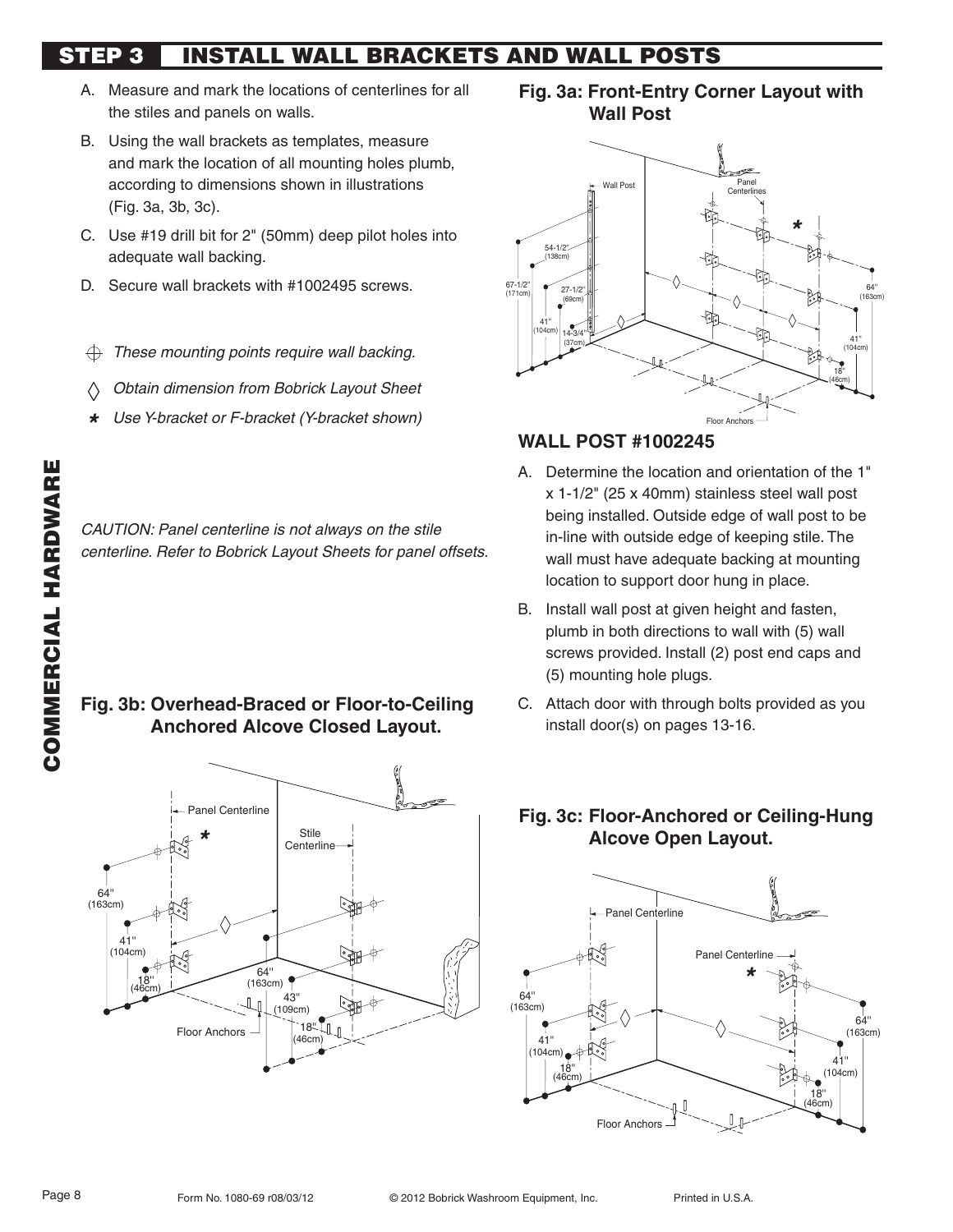# **STEP 3 INSTALL WALL BRACKETS & WALL POST**

- A. Measure and mark the locations of centerlines for all the stiles and panels on walls.
- B. Using the wall brackets as templates, place bracket 12-1/8" (31cm) above finished floor. Measure and mark the location of all mounting holes plumb, 3/4" (19mm) from panel center line; 7/8" (22mm) from stile centerline. (See fig. 3a).

Note: Orient bracket so hole pattern is staggered.

- C. Use #19 drill bit (4.2mm) for 2" (50mm) deep pilot holes into adequate wall backing.
- D. Secure wall brackets with #1002495 screws.
- These mounting points require wall backing. ⊕
- Obtain dimension from Bobrick Layout Sheet

CAUTION: Panel centerline is not always on the stile centerline. Refer to Bobrick Layout Sheets for panel offsets.

# **WALL POST #1002346**

- A. Determine the location and orientation of the 1" x 1-1/2" (25 x 40mm) stainless steel wall post being installed. Outside edge of wall post to be in-line with outside edge of keeping stile. The wall must have adequate backing at mounting location to support door hung in place.
- B. Install wall post at given height and fasten, plumb in both directions to wall with (5) wall screws provided. Install (2) post end caps and (5) mounting hole plugs.
- C. Attach door with through bolts provided as you install door(s) on pages 13-16.

# **STEP 4 POSITION PANELS**

- 1. Place adjustable supports in position for each panel to hold them 12" (30cm) above the floor.
- 2. Place panels on the supports and into their respective wall brackets. Do not secure panels to wall brackets at this time.

**Fig. 3a: Front-Entry Corner Layout with Wall Post**



## **Fig. 3b: Overhead-Braced or Floor-to-Ceiling Anchored Alcove Closed Layout.**



**Fig. 4: Panel and Adjustable Supports.** 

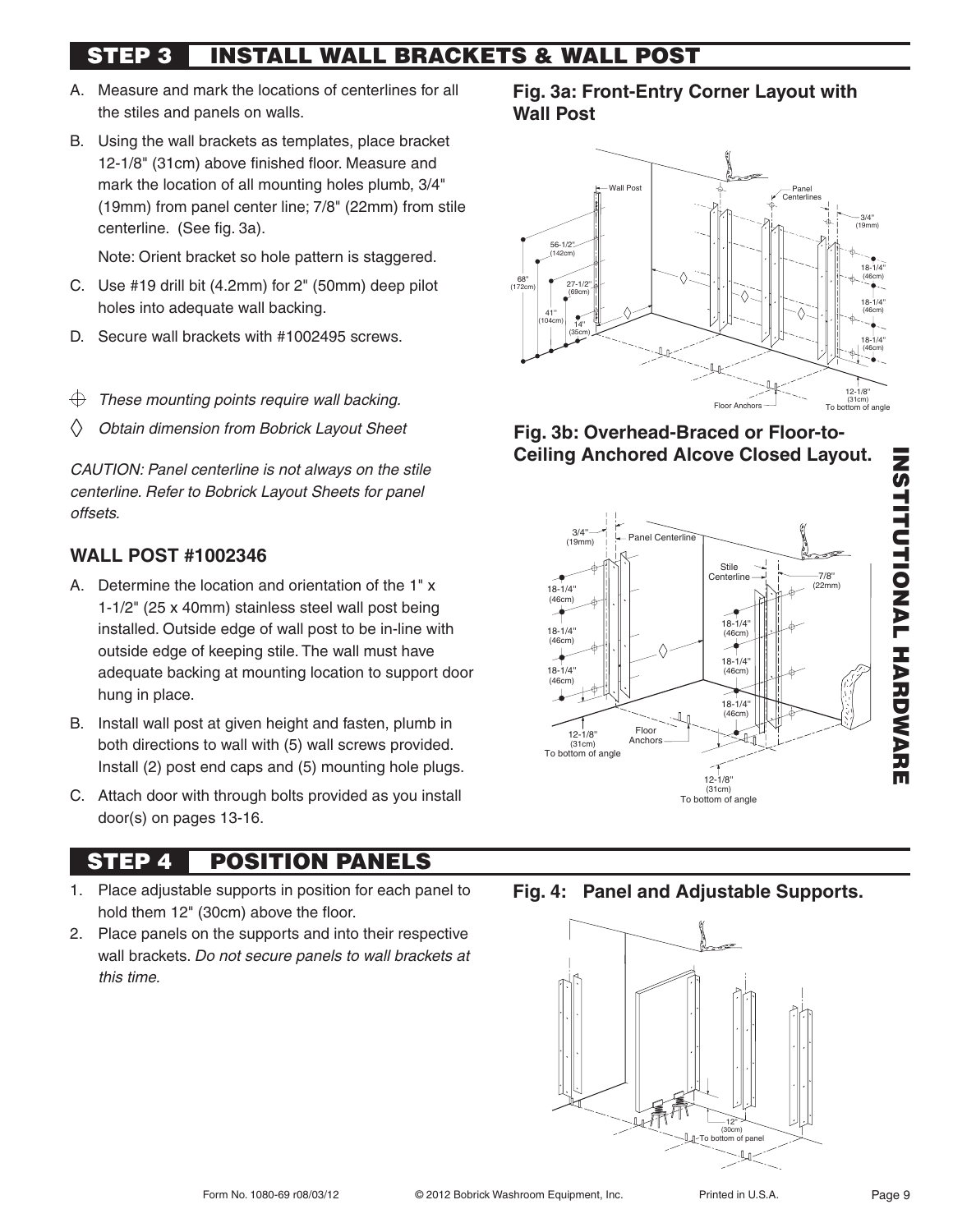# **STEP 4 POSITION PANELS**

- 1. Place adjustable supports in position for each panel to hold them 12" (305mm) above the floor.
- 2. Place panels on the supports and into their respective wall brackets. Do not secure panels to wall brackets at this time.
- **Fig. 4: Panel and Adjustable Supports.**



# **STEP 5 INSTALL STILE-TO-PANEL BRACKETS**







CAUTION: Panel centerline is not always on the stile centerline. Refer to Bobrick Layout Sheets for panel offsets.

- A. Measure and mark the centerlines for three (3) U- or L-brackets per stile.
- B. Using U- or L-bracket as a template,mark the location of all mounting holes.
- C. For U- or L-brackets attached to stiles, use a 3/16" high-quality drill bit (4.7mm) for 7/16" (11mm) deep pilot holes.

#### *Caution: Do Not Drill Through the Stile*

D. Secure U- or L-brackets with #1002499 screws.





**Fig. 5c: Floor-to-Ceiling Anchored.**



Use Y-bracket or F-bracket (Y-bracket shown) Use L-bracket or U-bracket (L-bracket shown) *\* \* \** 

Page 10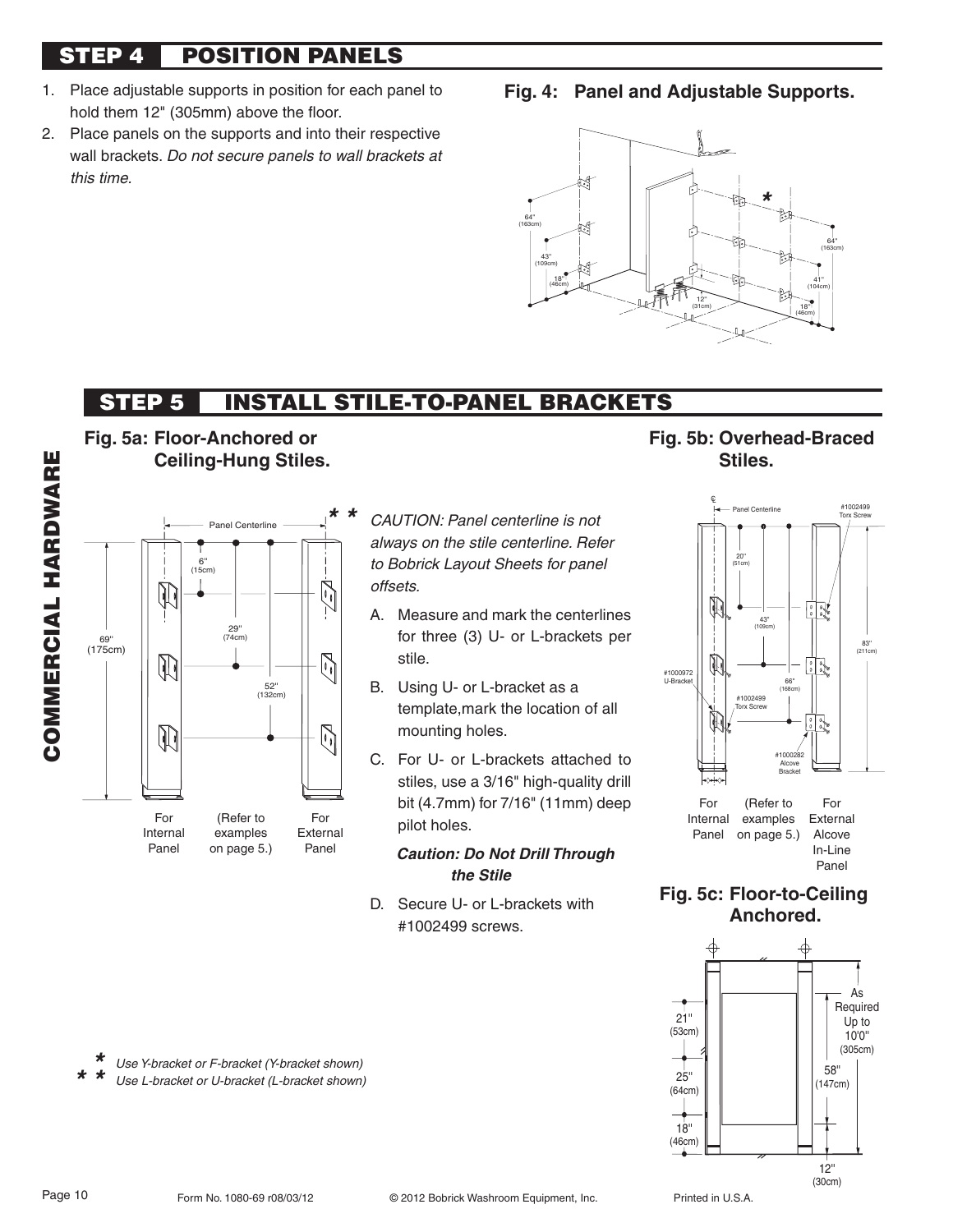# **STEP 5 INSTALL STILE-TO-PANEL BRACKETS**

CAUTION: Panel centerline is not always on the stile centerline. Refer to Bobrick Layout Sheets for panel offsets.

- A. Measure and mark the centerlines for continuous U-channel bracket per stile. Using U-channel bracket as a template, mark the location of all mounting holes.
- B. For U-channel brackets attached to stiles, use a high-quality drill bit for 3/16" x 7/16" deep (4.7 x 11mm) pilot holes. Secure U-channel bracket to stile with #1002499 screws.
- C. For strip bracket, mark the location of all mounting holes 5/8" (16mm) from edge of stile following locations shown in diagram. Use a 3/16" x 7/16" deep (4.7 x 11mm) pilot hole in stile and panel. Secure strip bracket to panel and stile with #1002499 screws. *Do Not Drill Through*.

#### *These mounting points require adequate backing.*  $\oplus$

# **Fig. 5a: Overhead-Braced Stiles.**



# **Fig. 5b: Ceiling Anchored.**



# **INSTRUMENT IN ARREST INSTITUTIONAL HARDWARE**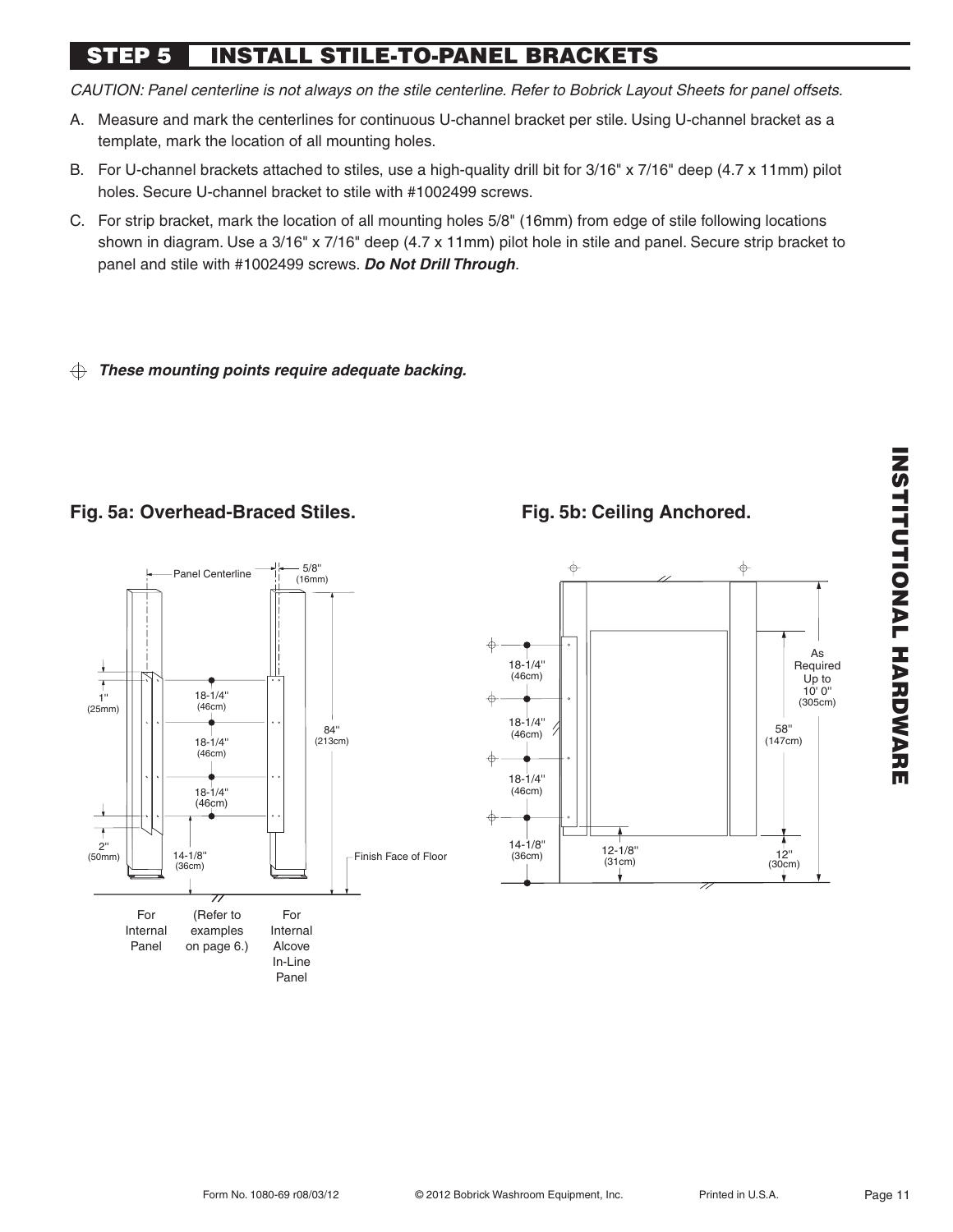# **STEP 6 INSTALL STILES AND SET DOOR OPENINGS**

- A. Place the stiles onto the threaded rods of anchors. Add a flat washer, lock washer, and a third hex nut to each threaded rod of floor anchors (these should already be in place on ceiling anchors—refer back to Fig. 2a). Do not tighten hex nuts at this time.
- B. Ensure edge of panel is touching screw heads in brackets on stiles. Using brackets as templates, drill 3/16" x 7/16" (4.7 x 11mm) pilot holes in panel.
- C. Fasten brackets to panels with #1002499 screws.
- D. Use level to plumb stiles. Place shims between panels and wall.
- E. Set door openings to be square, plumb and true per Bobrick layout sheet.
- F. Tighten hex nuts on stile anchoring system.
- G. Secure panels to wall brackets using #1002499 screws.



#### **Fig. 6b: Floor-Anchored Installation.**



**Fig. 6c: Ceiling-Hung Installation.** 



Obtain dimension from Bobrick Layout Sheet

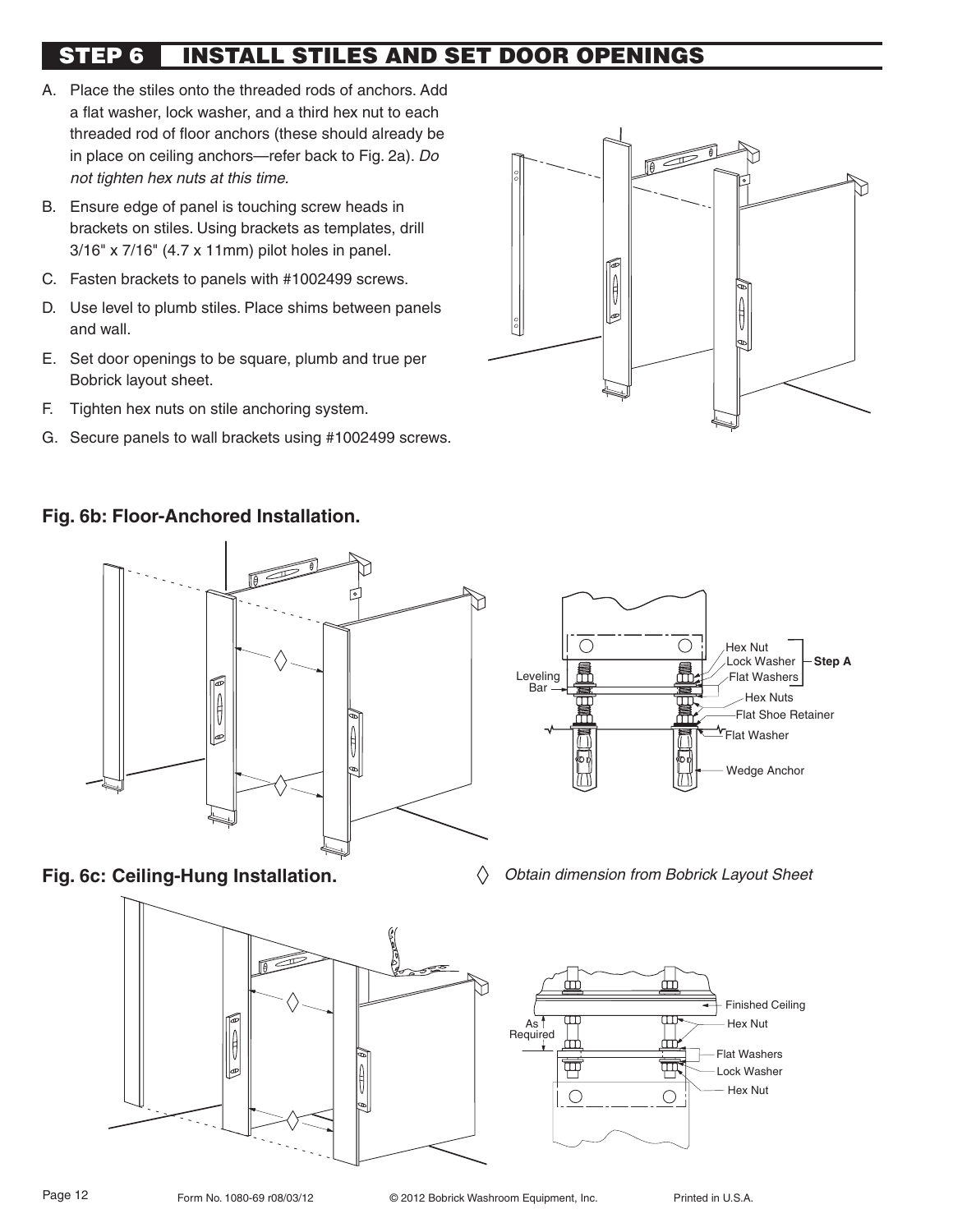# **STEP 7 INSTALL HEADRAIL (IF APPLICABLE)**

Note: Bobrick provides headrail in 84" part #1002385 (213cm) long sections. Headrail seams must be located over stiles.

- A. Measure wall-to-wall dimension less 1/4" (6mm). If it is a corner application, measure from wall to outside edge of stile less 1/8" (3mm).
- B. Place headrail over stile**.**
- C. For corner and alcove layouts, cut return headrail. Measure from the inside edge of front headrail to the back wall (See Fig. 7a and 7b).
- D. Using the headrail bracket as a template, mark the location for mounting holes in walls and headrails.
- E. Drill 3/16" x 3/4" (4.7 x 19mm) pilot holes into front headrail and stiles; then, at wall locations, drill #19 (.166) x 2" (50mm) pilot holes into adequate wall backing.
- F. Fasten headrail bracket to front headrail with #1002499 screws and to wall with #1002495 screws.
- G. Connect the return headrail to front headrail with headrail bracket and four (4) #1002499 screws.
- H. For corner layouts, install #1000978 end cap to finish

the corner. Using the end cap as a template, mark and drill pilot hole then secure end cap with one (1) #1002499 screw.

I. Fasten front headrail to stile by drilling pilot hole, then secure to stile with one (1) #1002499 screw.

# **For Shower/Dressing Compartments**

(Installing Optional Curtain Track)

- A. Cut #1000375 Curtain Track to fit between stiles and fit inside headrail.
- B. Install #1000833 Curtain Carrier Hooks from #1000862 Curtain Carrier Packet into Curtain Track.
- C. Hold Curtain Track in place inside Headrail. Drill #25 (3.8mm) diameter hole through Curtain Track and Headrail.
- D. Fasten Curtain Track to Headrail using Curtain Track Screws provided in #1000862 Packet
- E. Install shower curtain (not included).



# **Fig. 7a: Headrail Installation Hardware. Corner Configuration**



# **Fig. 7b: Alcove Configuration.**



# **Fig. 7c: Detail of End Cap.**



#1000978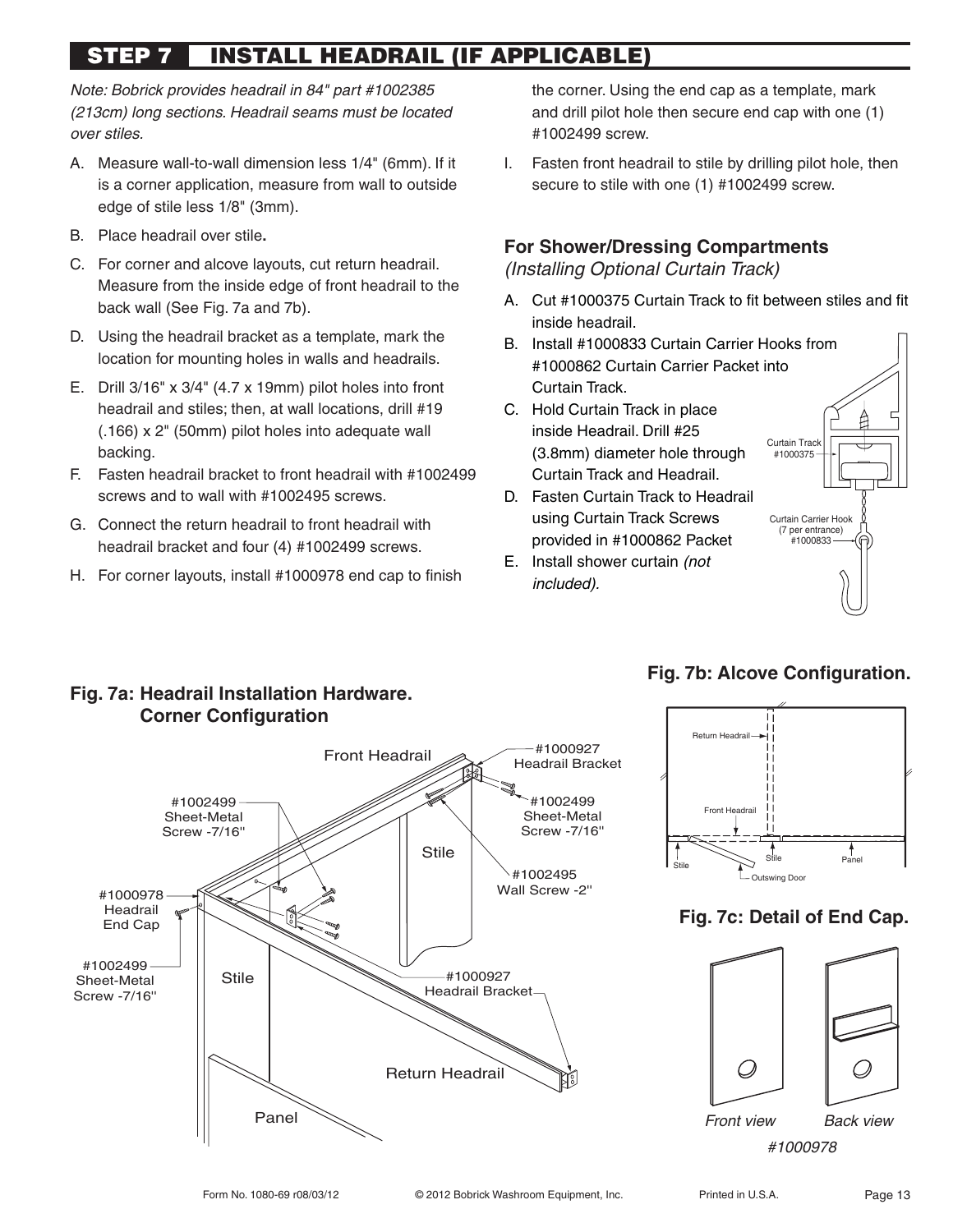# **STEP 8 INSTALL INSWING DOORS**





#### **DOOR HARDWARE INSTALLATION.**

#### **Hinge.**

- A. Using hinge diagram at left, identify the (2) upper and (1) lower hinge set for right hand or left hand installation. Locate cam for upper hinges, #1002156.
- B. Separate hinge sets and fasten the (3) halves that have plastic bushings with *"teeth"* and cam alignment tabs onto stile using driver and #1002493 (1/4-20 x 5/8") screws. Refer to diagram to ensure *"J"* and *"L"* halves are located properly.
- C. Fasten (2) upper hinge halves to door.
- D. Insert (1) hinge pin and (1) #1002156 plastic cam on each of the (2) upper stile hinge halves.
- E. Lift door and position onto (2) upper stile hinge halves. Door should be hanging securely on upper (2) hinges.
- F. Insert remaining hinge pin in lower door and mount hinge half to door .

#### **To Increase or Decrease Opening of Door.**

- A. Alignment tabs have been formed into the cam and plastic hinge bushing.
- Lift door to limit of upward travel (approximately  $1/2$ "). While door is lifted, raise cam above bottom bushing and rotate so alignment tabs meet. Ensure both upper hinges are set to same alignment tab.
- C. To set door in open position, rotate cams toward door opening direction.
- D. To set door in closed position, rotate cams toward door closing direction.
- E. Door may not function properly if cam and bushing tabs on both hinges are not aligned properly.
- F. When the cam has been set at the desired free resting position, "either closed or open" the top of the affixed components will be aligned.

**Tip - Industry tolerance in the hardware will sometimes**  allow fine alignment to some partition components. **These fine adjustments may be performed by loosening the hardware screws and adjusting the components the direction needed and retightening the screws.**

**Latch, Keeper, and Clothes Hook.**

- A. Attach the latch track to the door. *NOTE: Latch track projects past edge of door and acts as doorstop.*
- B. Slide the stainless steel latch into the grooves on latch track. Center the latch on track. Insert a setscrew into the threaded hole in the bottom of track and tighten until flush with the bottom of latch.
- C. Attach the keeper (see Fig. 8a and 8b) and clothes hook using driver and #1002499 screws.

#### **Fig. 8a: Right-Hand Inswing Door.**

Inside View



#### **Fig. 8b: Inswing Door Keeper on Perpendicular Stile (Alcove Layout).**

Latch Door Perpendicular Stile Panel 3'' (75mm) Std. 3/4'' (19mm) 13/16'' (21mm)  $\mathbb{E}$  Same as Latch on Door Ç Keeper Inside View

(5/64" Allen Wrench for Setscrew to Latch Track)

(4.7 x 11mm)

Form No. 1080-69 r08/03/12 <sup>©</sup> 2012 Bobrick Washroom Equipment, Inc. Printed in U.S.A.

**COMMERCIAL HARDWARE**

COMMERCIAL HARDWARE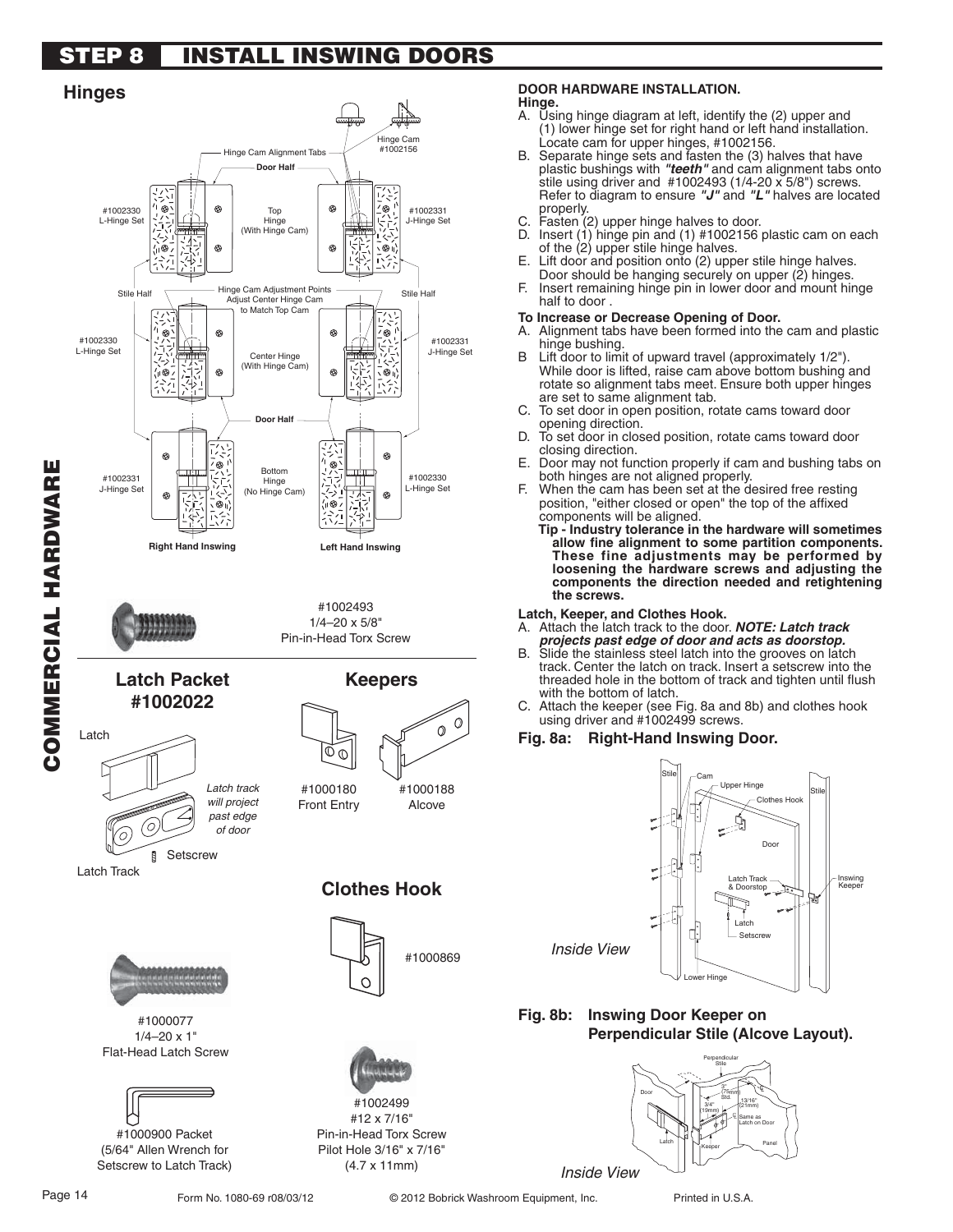#### **STEP 8 INSTALL INSWING DOORS**

# **Fig. 8: Orient Hinge**





Right-Hand Inswing or #1002921

Left-Hand Inswing or Right-Hand Outswing #1002920





#1000900 Packet (5/64" Allen Wrench for Setscrew to Latch Track)



#1000077  $1/4 - 20 \times 1$ " Flat-Head Latch Screw





#1001518 Keeper

</del> Œ

#1002499 #12 x 7/16" Pin-in-Head Torx Screw Pilot Hole 3/16" x 7/16"



#1000869 Clothes Hook



#1002491 1/4–20 x 1/2" Pin-in-Head Torx Screw

# **DOOR HARDWARE INSTALLATION.**

# **Hinge.**

- A. Orient hinge (see Fig. 8).
- B. Fasten hinge to the door (see Fig. 8a) using 6 #1002491 Pin-in-Head Torx Screws .
- C. Supporting door, fasten hinge to the stile.

## **Latch, Keeper, Clothes Hook and Stop Plates.**

- A. Attach the latch track to the door.
- B. Slide the stainless steel latch into the grooves on latch track. Center the latch on track. Insert a setscrew into the threaded hole in the bottom of track and tighten until flush with the bottom of latch.
- C. Attach the keeper and clothes hook using 2-#1002499 screws. Attach each stop plate using 2-#1002491 screws.

# **Inswing Keeper Detail**



# **Fig. 8a : Right-Hand Inswing Door.**

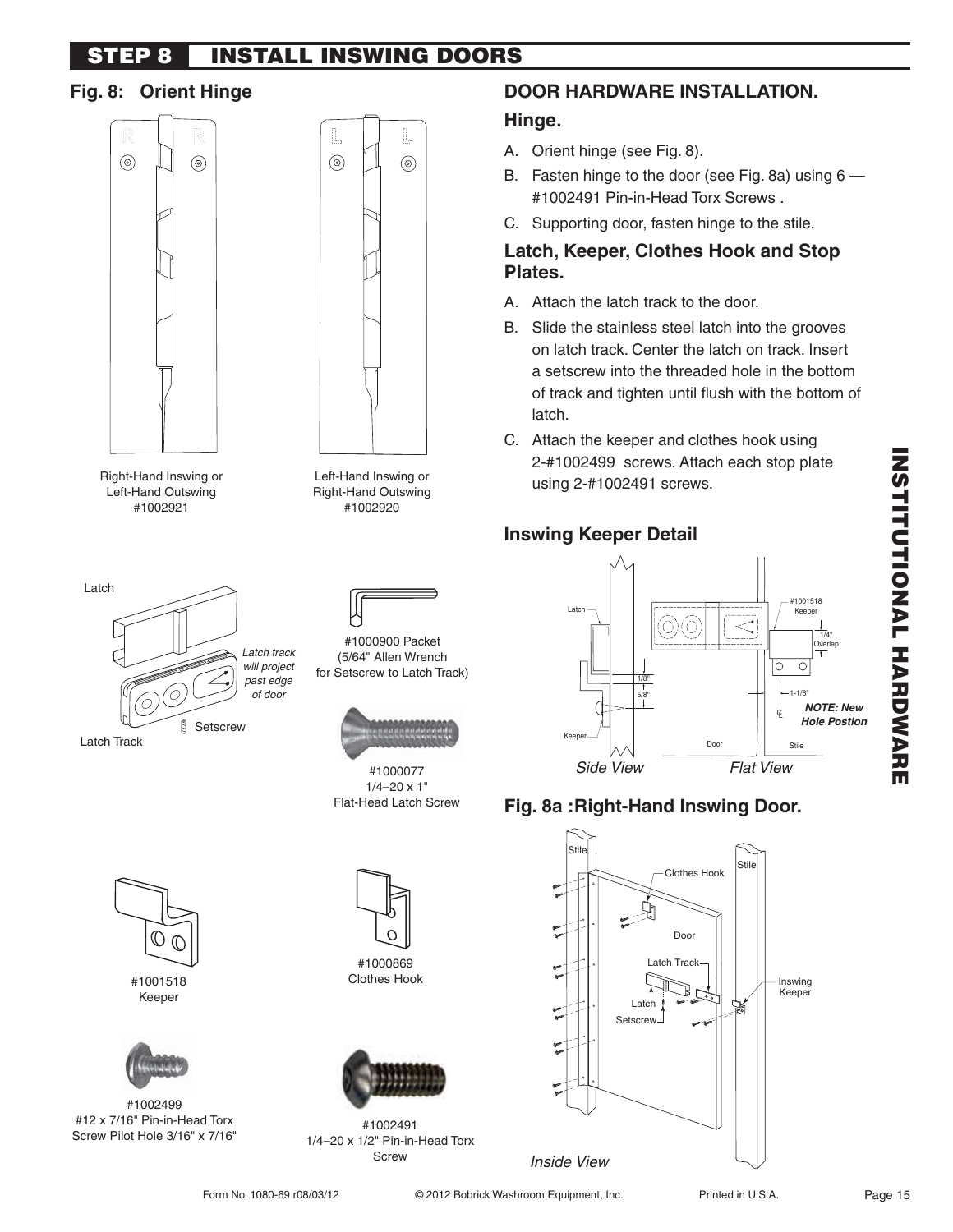# **STEP 9 INSTALL OUTSWING DOORS**

#### **Hinges** .<br>#1002156 Hinge Cam Alignment Tabs **Door Half** #1002330 Top #1002331 Hinge L-Hinge Set J-Hinge Set (With Hinge Cam)  $\circ$ Hinge Cam Adjustment Points Stile Half Thinge Cam Adjustment Forms<br>Adjust Center Hinge Cam Adjust Center Hinge Cam to Match Top Cam #1002330 #1002331 L-Hinge Set J-Hinge Set Center Hinge (With Hinge Cam) **Door Half** ⊛ 'ඹ ⊛ Bottom #1002331 #1002330 Hinge COMMERCIAL HARDWARE **COMMERCIAL HARDWARE** J-Hinge Set (No Hinge Cam) L-Hinge Set ഁ൫ **Left Hand Outswing Right Hand Outswing** #1002493 1/4–20 x 5/8" Pin-in-Head Torx Screw **Latch Packet Keepers** Latch This end always 0 towards #1002023 door edge Front Entry **Setscrew**

Latch Track







#1000900 Packet (5/64" Allen Wrench to setscrew to latch track)



Accessible Toilet Compartment Label

#### **DOOR HARDWARE INSTALLATION.**

# **Hinge.**

- A. Using hinge diagram at left, identify the (2) upper and (1) lower hinge set for right hand or left hand installation. Locate cam for upper hinges, part number #1002156.
- B. Separate hinge sets and fasten the (3) halves that have plastic bushings with *"teeth"* and cam alignment tabs onto stile using drivers and #1002493 (1/4-20 x 5/8") screws. Refer to diagram to ensure *"J"* and *"L"* halves are located properly.
- C. Fasten remaining (2) upper hinge halves to door.
- D. Insert (1) hinge pin and (1) #1002156 plastic cam on each of the (2) upper stile hinge halves.
- E. Lift door and position onto (2) upper stile hinge halves. Door should be hanging securely on upper (2) hinges.
- F. Insert remaining hinge pin in lower door hinge half and mount to door.
- G. When the cam has been set at the desired free resting position, "either closed or open" the top of the affixed components will be aligned.

**Tip - Industry tolerance in the hardware will sometimes**  allow fine alignment to some partition components. These fine adjustments may be performed by loosening **the hardware screws and adjusting the components the direction needed and retightening the screws.**

To Increase or Decrease Opening of Door, see page 10. **Latch, Keeper, Clothes Hook, and Door Handle.**

- A. Attach the latch track to the door. *NOTE: Latch track does not project past edge of door.*
- B. Slide the stainless steel latch into the grooves on latch track. Center the latch on track. Insert a setscrew into the threaded hole in the bottom of track and tighten until flush with the bottom of latch.
- C. Install keeper (Fig. 9a) and clothes hook using #1002499 screws. NOTE: On outswing door, position clothes hook per local accessible toilet compartment codes. For perpendicular alcove (Fig. 9b) set keeper in place ensuring latch slides properly, mark location and install using #1002499 screws.
- D. Using the door handle as a template on the outside of door, mark location for top hole in handle 27" (685mm) up from the bottom of door and 3" (75mm) from the edge of door. Mark location for bottom hole in handle.
- E. Drill two (2) 3/16" (5mm) diameter holes through door. Attach handle to outside of door using 8-32 x 1" 0 Pin-in-Head torx screws.

#### Fig. 9a: Right-Hand Outswing Door.



#1000312 Packet

**Door Handle (2)**

Form No. 1080-69 r08/03/12 <sup>©</sup> 2012 Bobrick Washroom Equipment, Inc. Printed in U.S.A.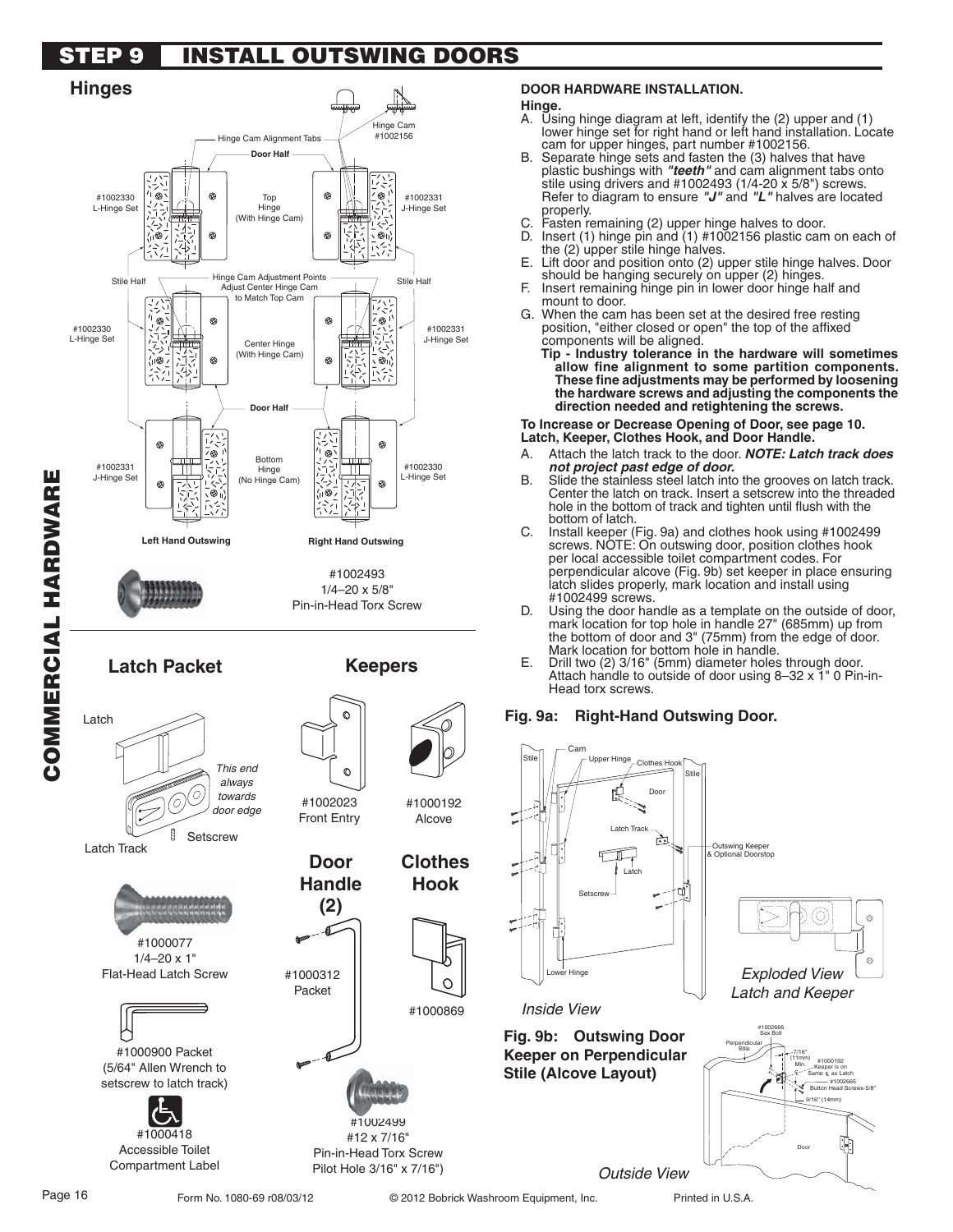#### **STEP 9 INSTALL OUTSWING DOORS**

## **Fig. 9: Orient Hinge**



(4.7 x 11mm)

## **DOOR HARDWARE INSTALLATION. Hinge.**

- A. Orient hinge (see Fig. 9).
- B. Fasten hinge to the door (see Fig. 9a) using 6 #1002491 Pin-in-Head Torx Screws.
- C. Supporting door, fasten hinge to the stile.

# **Latch, Keeper, Stop Plates, Clothes Hook, and Door Handle.**

- A. Attach the latch track to the door. *NOTE: Latch track does not project past edge of door.*
- B. Slide the stainless steel latch into the grooves on latch track. Center the latch on track. Insert a setscrew into the threaded hole in the bottom of track and tighten until flush with the bottom of latch.
- C. Attach the keeper and clothes hook using 2-#1002499 screws. Attach each stop plate using 2-#1002491 screws.
- D. Using the door handle as a template on the outside of door, mark location for top hole in handle 27" (685mm) up from the bottom of door and 3" (75mm) from the edge of door. Mark location for bottom hole in handle.
- E. Drill two (2) 3/16" (5mm) diameter holes through door. Attach handle to outside of door using 8-32 x 1-1/4" Pin-in-Head torx screws.

Plastic Latch Track mounting holes must be

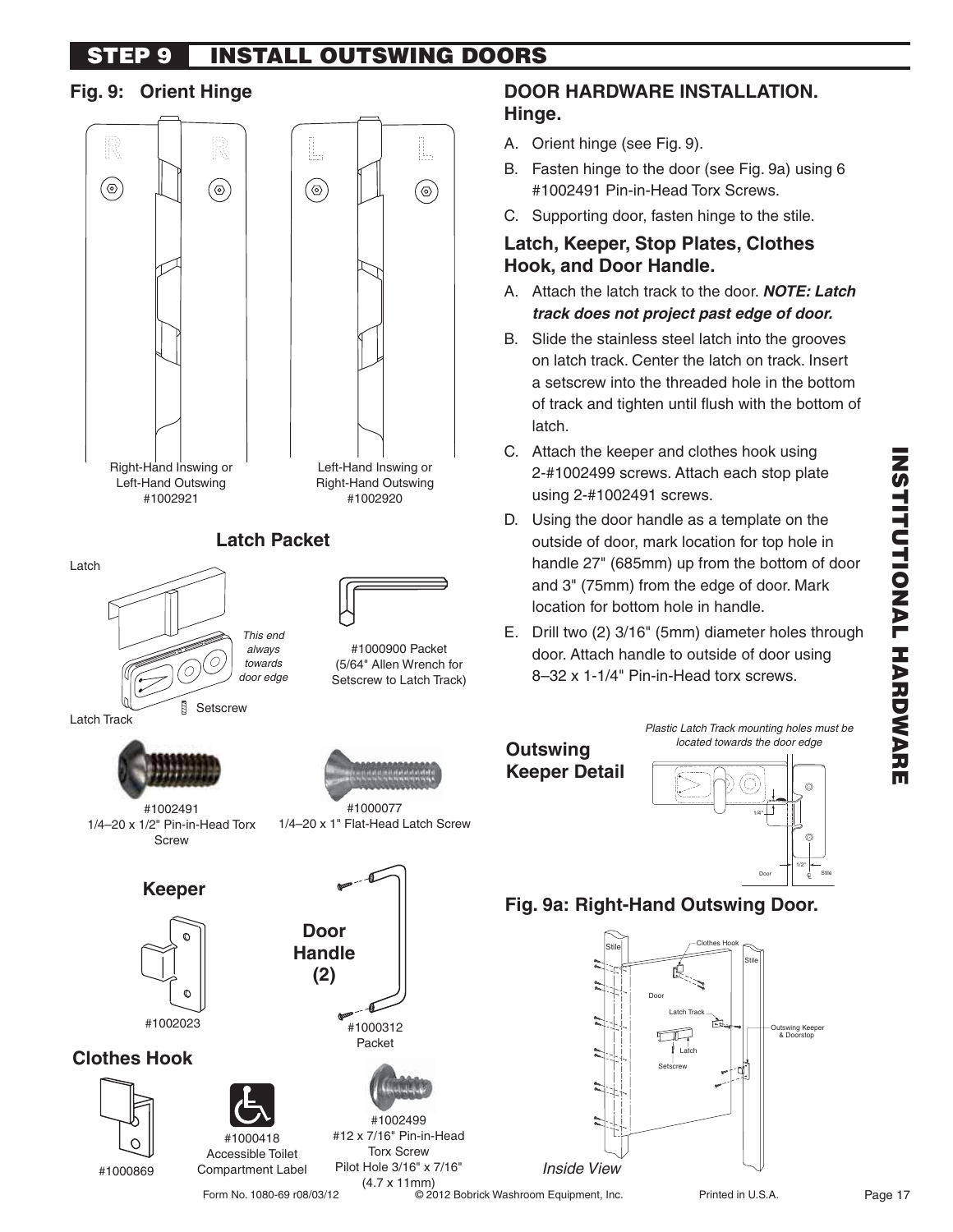# **STEP 10 INSTALL SHOES**

- A. Locate proper width shoe for stile.
- B. Confirm shoe retainer (#1002186) is installed on anchor bolt next to flat washer closest to floor or ceiling. For anchor assembly detail, reference diagram on Page 4 of complete installation instruction sheet.
- C. Shoes accommodate 1" thick or 3/4" thick stiles. For 3/4" thick stiles, orient shoe with 5/16" wide flange return against faces and edge of stile.
- D<sup>(1)</sup>. Standard Stile Installation See Fig. 10a

Open end of shoe and slide onto bottom of stile, trapping bottom flange under shoe retainer.

 Close open end of shoe, overlapping so holes are aligned. Install flat head retaining screw through double thickness of material to close shoe.

D<sup>(2)</sup>. Stile-to-Wall Installation - See Fig. 10b

Stile-to-wall shoe retaining clip (#1002185) is supplied with every stile-to-wall. Locate shoe retaining clip.

 Hold retaining clip by its extended leaf with pliers. Spread shoe open at least one inch and insert retaining clip into hole on inner leaf of shoe until it snaps into place.

 Open end of shoe and slide onto bottom of stile, trapping bottom flange under shoe retainer. Shoe retaining clip will be positioned against wall.

Close edges of shoe together until remaining hole snaps into place on retaining clip.

E. Remove protective covering and wipe shoe clean.

#### Fig. 10a: Standard Stile Installation. Fig. 10b: Stile-to-Wall Installation.



#### **REPLACEMENT SHOE GUIDE**

| <b>Stile Width</b> | <b>Bobrick Part Number</b> |
|--------------------|----------------------------|
| З"                 | #1002175                   |
| 4"                 | #1002176                   |
| 5"                 | #1002184                   |
| 6"                 | #1002177                   |
| 8"                 | #1002178                   |
| 10"                | #1002179                   |
| 12"                | #1002180                   |
| 16"                | #1002181                   |
| 20"                | #1002182                   |
| 24"                | #1002183                   |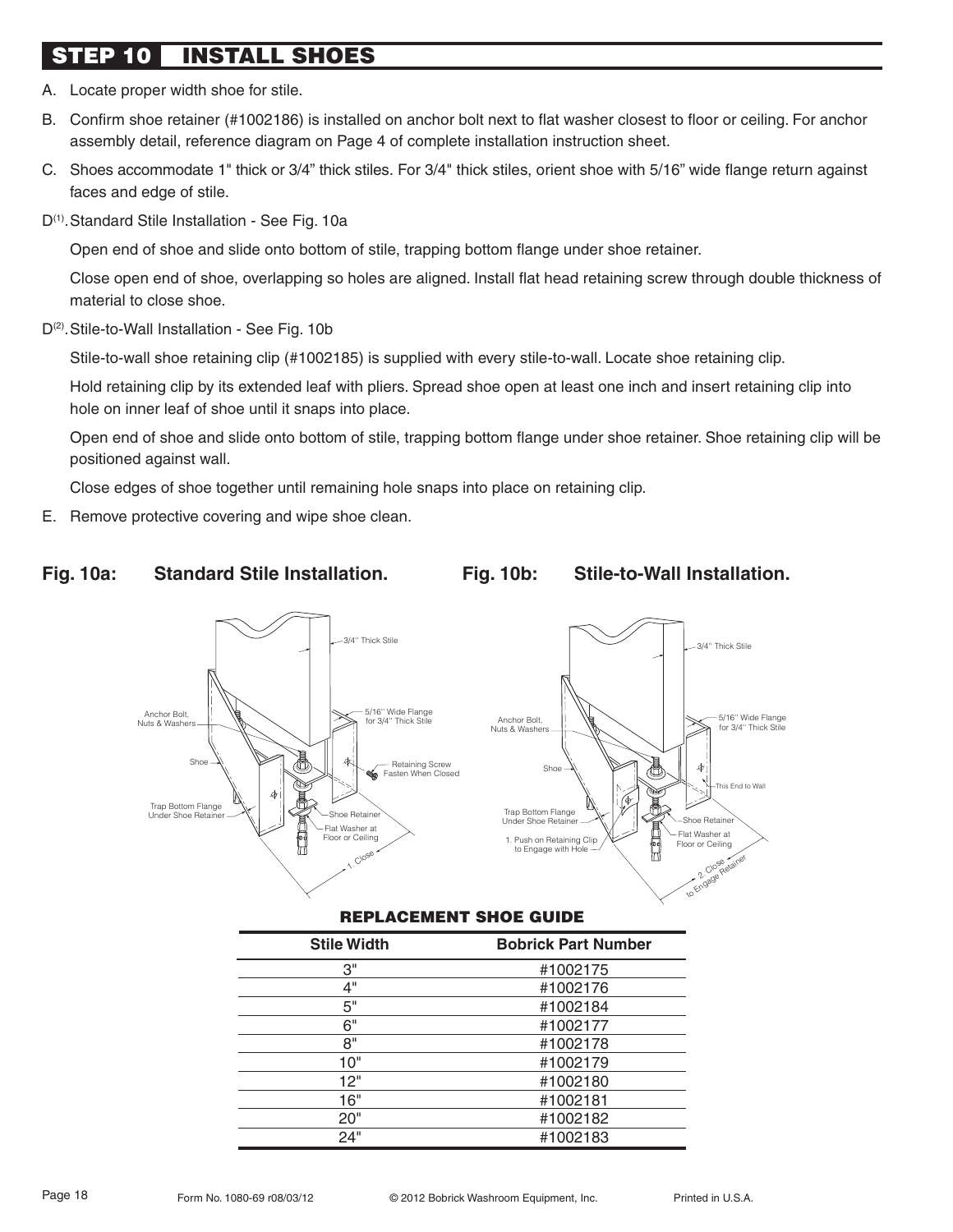# **INSTALL SUPPORT BRACKET (IF APPLICABLE)**

- A. 16", 20" and 24" stiles attached to side wall or end panel will be supplied with a support bracket (#1001514) for added stability.
- B. Install bracket at highest point at top of stile for floor-anchored configurations. For ceiling-hung configuration, install bracket at lowest point on bottom of stile.
- C. Install bracket to stile #1002500 screw. Install bracket to wall using #1002495 screw to adequate backing.

| Screw Into            | <b>Screw Number</b> | <b>Screw Size</b> |  |
|-----------------------|---------------------|-------------------|--|
| Stile                 | #1002499            | #12 x 7/16"       |  |
| Wall                  | #1002495            | #12 x 2"          |  |
| <b>Phenolic Panel</b> | #1002499            | #12 x 7/16"       |  |
| Washer1000814         | ΝA                  |                   |  |



*Note:* For Ceiling-Hung system, support bracket at lowest point possible on stile.

# **STEP 12 FINISHING AND CLEANUP**

- A. Remove any exposed labels from the components of toilet compartments.
- B. Clean surfaces as needed. CAUTION: Do not use cleaners containing acid on Bobrick toilet compartments. For example, tile cleaners containing acid may attack the stainless steel hardware. For Bobrick recommendations, refer to Bobrick Form No. TB-21 and TB-60.